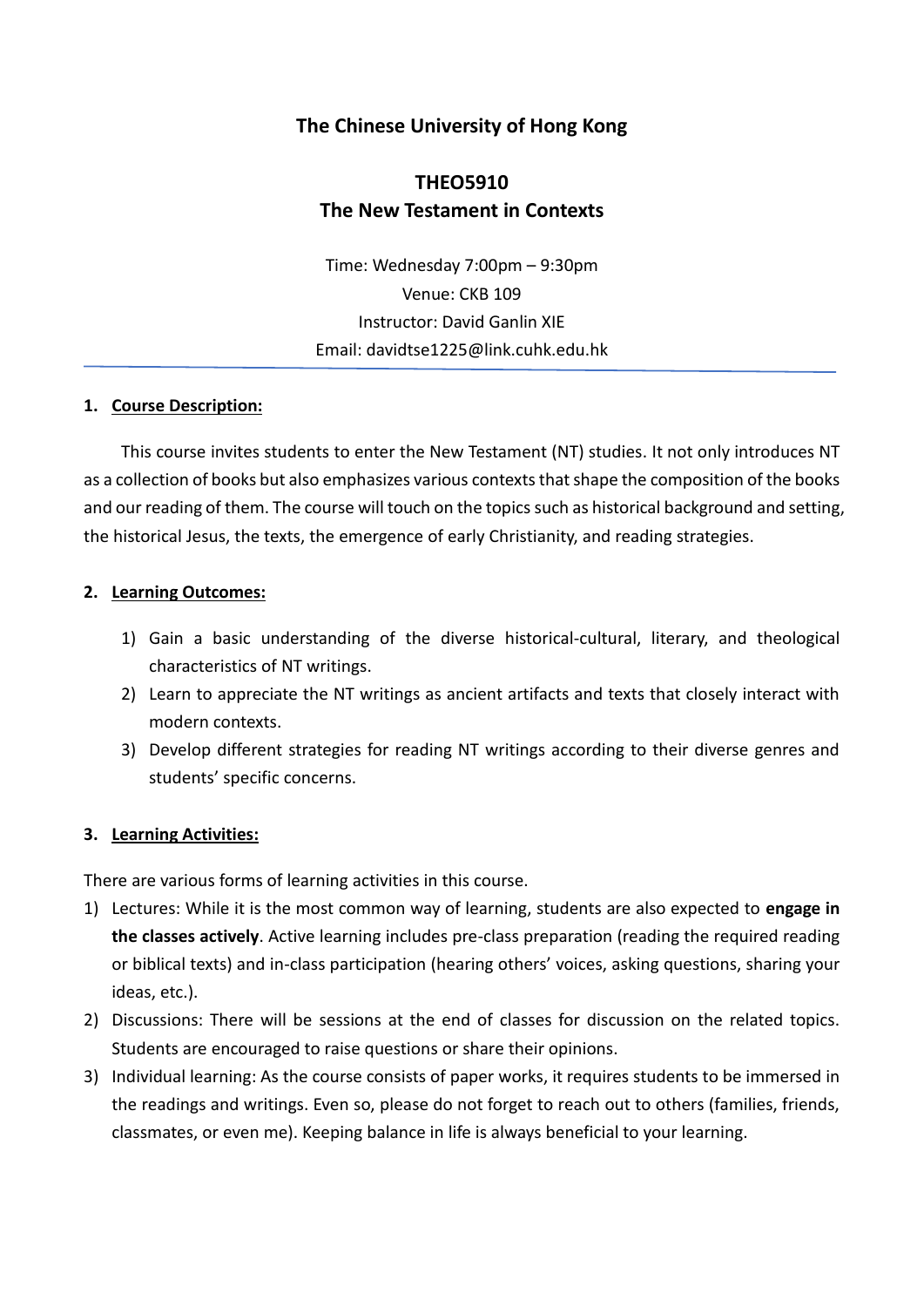# **4. Course Syllabus:**

| background<br>1. Historical<br>Jewish and Roman history<br>and<br>Greco-Roman religions and philosophies<br>setting<br>Beliefs and Practices in Second Temple Judaism<br><b>Historical Jesus</b><br>Sources about Jesus<br>2.<br>Which Jesus?<br>The origin of Jesus<br>The Texts<br>The origins and transmission of the texts<br>3.<br>The Gospels and the Acts<br>The Pauline Letters<br>Catholic Letters, the Letter to Hebrews, and Revelation<br>The<br>Emergence<br>of<br>Early<br>The emergence of Christianity<br>4.<br>Paul and his assemblies<br>Christianity<br>Johannine communities<br>Gnosticism<br><b>Biblical Criticisms</b><br><b>Reading Strategies</b><br>5.<br><b>Reading Perspectives</b><br>Case studies for different Strategies | <b>Topics</b> | Contents |  |
|---------------------------------------------------------------------------------------------------------------------------------------------------------------------------------------------------------------------------------------------------------------------------------------------------------------------------------------------------------------------------------------------------------------------------------------------------------------------------------------------------------------------------------------------------------------------------------------------------------------------------------------------------------------------------------------------------------------------------------------------------------|---------------|----------|--|
|                                                                                                                                                                                                                                                                                                                                                                                                                                                                                                                                                                                                                                                                                                                                                         |               |          |  |
|                                                                                                                                                                                                                                                                                                                                                                                                                                                                                                                                                                                                                                                                                                                                                         |               |          |  |
|                                                                                                                                                                                                                                                                                                                                                                                                                                                                                                                                                                                                                                                                                                                                                         |               |          |  |
|                                                                                                                                                                                                                                                                                                                                                                                                                                                                                                                                                                                                                                                                                                                                                         |               |          |  |
|                                                                                                                                                                                                                                                                                                                                                                                                                                                                                                                                                                                                                                                                                                                                                         |               |          |  |
|                                                                                                                                                                                                                                                                                                                                                                                                                                                                                                                                                                                                                                                                                                                                                         |               |          |  |
|                                                                                                                                                                                                                                                                                                                                                                                                                                                                                                                                                                                                                                                                                                                                                         |               |          |  |
|                                                                                                                                                                                                                                                                                                                                                                                                                                                                                                                                                                                                                                                                                                                                                         |               |          |  |
|                                                                                                                                                                                                                                                                                                                                                                                                                                                                                                                                                                                                                                                                                                                                                         |               |          |  |
|                                                                                                                                                                                                                                                                                                                                                                                                                                                                                                                                                                                                                                                                                                                                                         |               |          |  |
|                                                                                                                                                                                                                                                                                                                                                                                                                                                                                                                                                                                                                                                                                                                                                         |               |          |  |
|                                                                                                                                                                                                                                                                                                                                                                                                                                                                                                                                                                                                                                                                                                                                                         |               |          |  |
|                                                                                                                                                                                                                                                                                                                                                                                                                                                                                                                                                                                                                                                                                                                                                         |               |          |  |
|                                                                                                                                                                                                                                                                                                                                                                                                                                                                                                                                                                                                                                                                                                                                                         |               |          |  |
|                                                                                                                                                                                                                                                                                                                                                                                                                                                                                                                                                                                                                                                                                                                                                         |               |          |  |
|                                                                                                                                                                                                                                                                                                                                                                                                                                                                                                                                                                                                                                                                                                                                                         |               |          |  |
|                                                                                                                                                                                                                                                                                                                                                                                                                                                                                                                                                                                                                                                                                                                                                         |               |          |  |
|                                                                                                                                                                                                                                                                                                                                                                                                                                                                                                                                                                                                                                                                                                                                                         |               |          |  |
|                                                                                                                                                                                                                                                                                                                                                                                                                                                                                                                                                                                                                                                                                                                                                         |               |          |  |
|                                                                                                                                                                                                                                                                                                                                                                                                                                                                                                                                                                                                                                                                                                                                                         |               |          |  |
|                                                                                                                                                                                                                                                                                                                                                                                                                                                                                                                                                                                                                                                                                                                                                         |               |          |  |

### **6. Assessment:**

# 1) Active Participation: 10%

# **2) Two Reflection Papers: 40% (20% x 2)**

Students are required to submit two reflection papers. Each paper is based on the reading materials concerning two specific topics given below.

Words limit: **1500 (±200)** for English, **2000 (±300)** for Chinese.

Deadline: **9 Mar 2022**

- a. Topic 1: How do you think of the historical Jesus? Readings: Mark Allan Powell, *Introducing the New Testament*, pp.75–93; Dale C. Allison, "How to Marginalize the Traditional Criteria of Authenticity;" Darrell L. Bock, *Studying the Historical Jesus*, pp.43–78.
- b. Topic 2: Is there any difference in your understanding of the New Testament texts when learning their origin and the shaping process?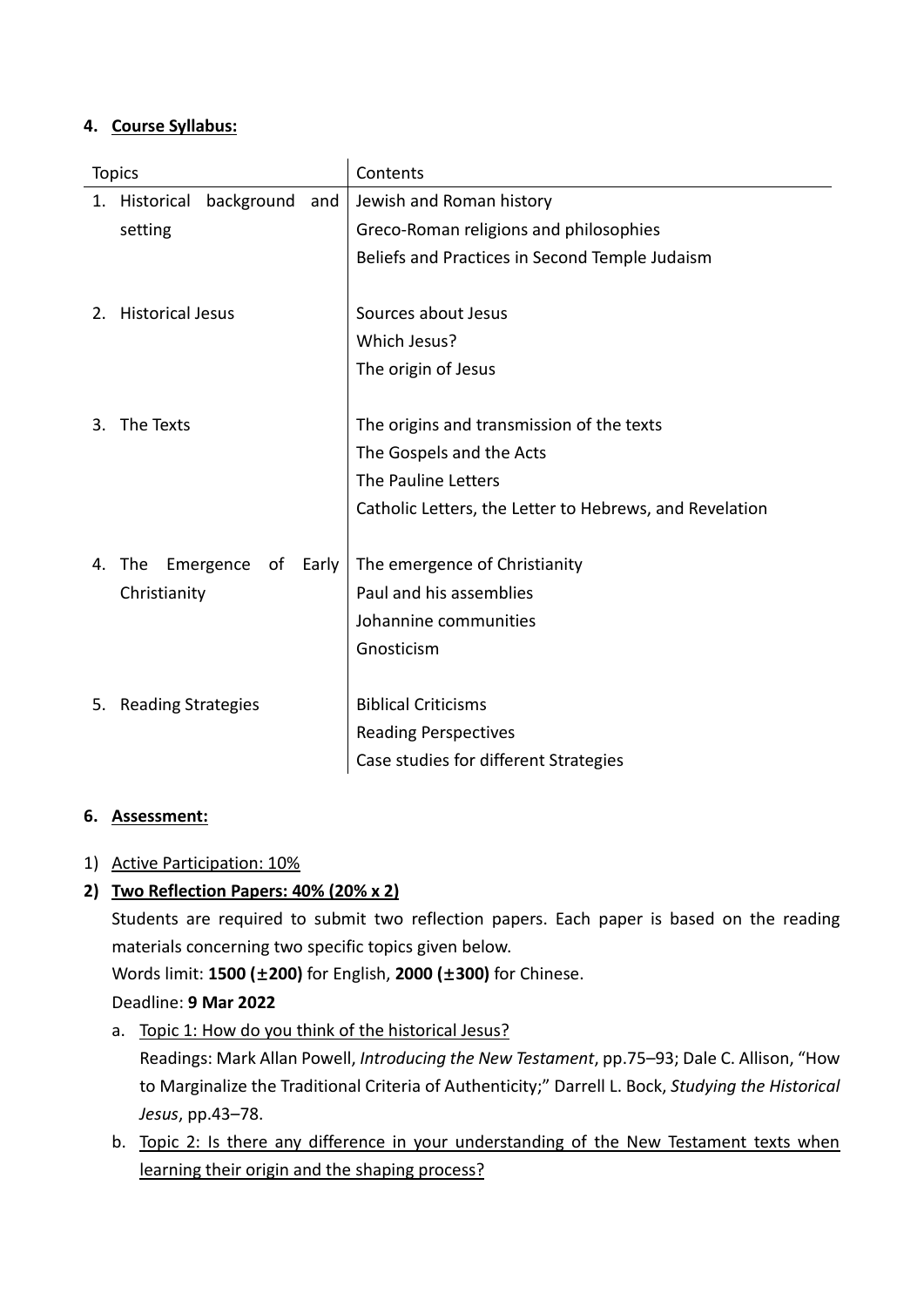Readings: David DeSilva, *An Introduction to the New Testament*, Chp 1&2; Michael J. Kruger, "introduction" in *The Question of Canon*.

## **3) Paper Outline: 15%**

Students need to submit an outline of their research papers, including background (problem), research question, table of content with introductory lines, hypothesis, and bibliography. The topic chosen should be related to one of the five topics listed above in the COURSE SYLLABUS **Deadline: 25 Mar 2022**

## **4) Research Paper: 35%**

Based on the paper outline, a full research paper should be submitted. Words limit: **No more than 5000 in English and 6000 in Chinese. Deadline: 4 May 2022**

### **7. Required Readings:**

- 1) deSilva, David A. *An Introduction to the New Testament: Context, Methods and Ministry Formation*. Downers Grove: IVP, 2018. [德席爾瓦:《21 世紀新約導論》]
- 2) Those marked with [\*] in the course schedule are required to be read.

# **8. Recommended Readings:**

In the course schedule below, those without [\*] are recommended readings (still updating). On the other hand, the list below only includes books that are, I think, helpful for beginners to get familiar with each topic. If students need to further those topics with more readings, they could consult the detailed reading list at the end of every chapter of deSilva's *Introduction* or a comprehensive NT bibliography provided by Denver Seminary.

[https://denverseminary.edu/the-denver-journal-article/new-testament-exegesis-bibliography-](https://denverseminary.edu/the-denver-journal-article/new-testament-exegesis-bibliography-2020/)[2020/](https://denverseminary.edu/the-denver-journal-article/new-testament-exegesis-bibliography-2020/)

- 1) For beginners
	- i. Brown, Raymond E., and Marion L. Soards. *An Introduction to the New Testament: The Abridged Edition*, 2016.
	- ii. Gupta, Nijay K. *A Beginner's Guide to New Testament Studies*. Grand Rapids: Baker Academic, 2020.
	- iii. Johnson, Luke Timothy. *The New Testament: A Very Short Introduction*. Oxford: Oxford University Press, 2010.
	- iv. Theissen, Gerd. *The New Testament: History, Literature, Religion*. London: T&T Clark, 2003. [戴歌德。《新約導論》。香港:道聲,2012。]
	- v. 周天和。《新約研究指南》,第三版。香港:崇基學院神學組,1998。
- 2) Historical background and setting
	- i. Evans, Craig A. Ancient Texts for New Testament Studies: A Guide to the Background Literature. Peabody, MA: Hendrickson, 2005.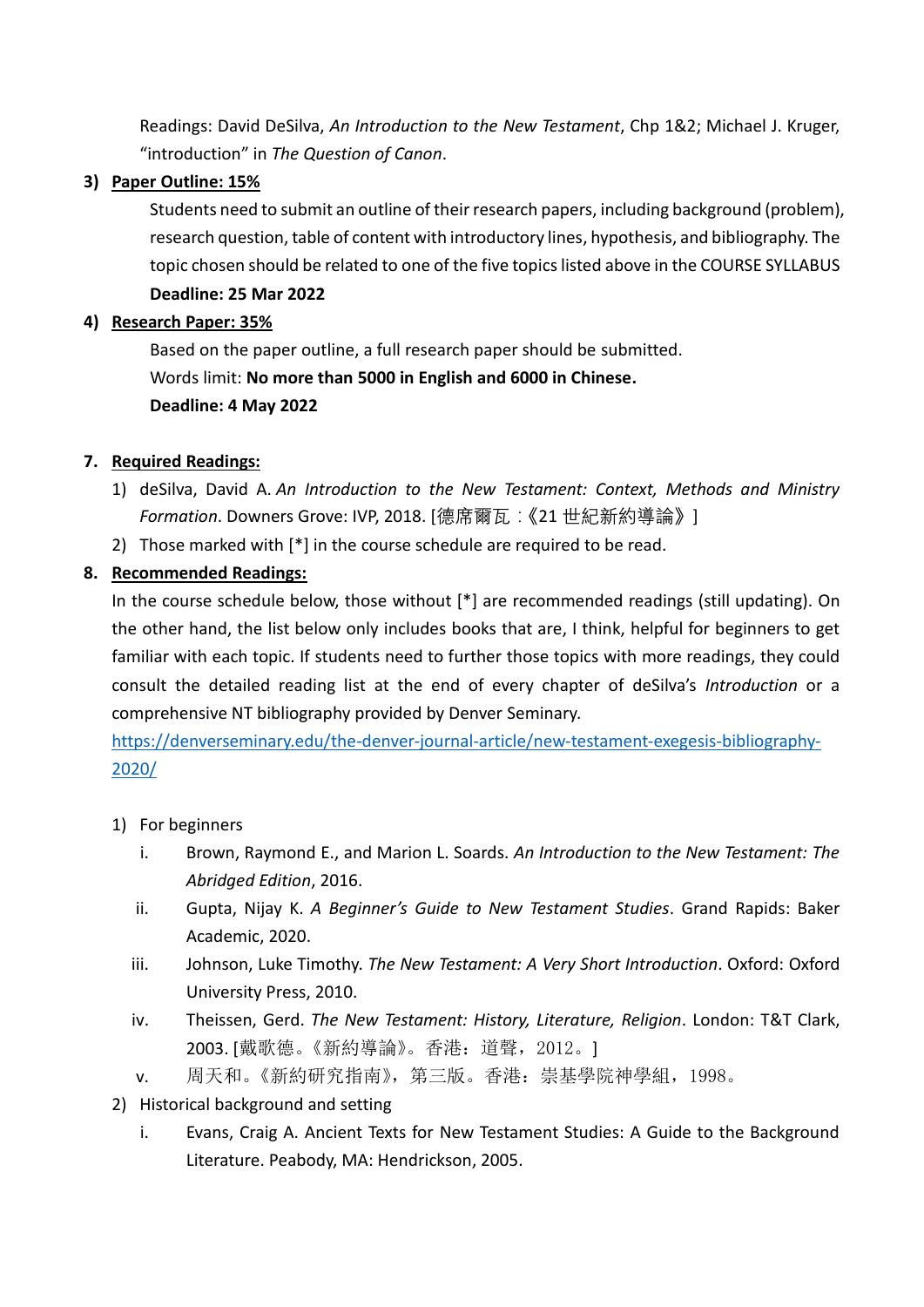- ii. Jeffers, James S. *The Greco-Roman World of the New Testament Era: Exploring the Background of Early Christianity.* Downers Grove: InterVarsity Press, 1999.
- 3) Historical Jesus
	- i. Darrell L. Bock. *Studying the Historical Jesus: A Guide to Sources and Methods.* Grand Rapids: Baker Academic, 2002.
	- ii. Meier, John P. *A Marginal Jew: Rethinking the Historical Jesus*. 1st ed. The Anchor Bible Reference Library. New York: Doubleday, 1991.
- 4) The Texts
	- i. Patzia, Arthur G. *The Making of the New Testament: Origin, Collection, Text & Canon*. Downers Grove, Ill.: InterVarsity Press, 1995.
	- ii. Schnelle, Udo. *The History and Theology of the New Testament Writings*. London: SCM, 1998.
	- iii. 孫寶玲。《新約聖經研究導論》。新北:校園,2018。
- 5) The Emergence of Early Christianity
	- i. Hurtado, Larry W. *Lord Jesus Christ: Devotion to Jesus in Earliest Christianity*. Grand Rapids, Mich.: W.B. Eerdmans Pub., 2003.
- 6) Reading Strategies
	- i. Powell, Mark Allan. *Methods for Matthew*. MBI. Cambridge; New York: Cambridge University Press, 2009.

| Date     | Content                         | Pre-class Reading                    |
|----------|---------------------------------|--------------------------------------|
| 1. 12/1  | Introduction                    | Course outline                       |
| 2.19/1   | The significance of the New     | *David DeSilva, An Introduction to   |
|          | <b>Testament contexts</b>       | the New Testament, chp 1&2;          |
|          | Jewish and Roman history        | James S. Jeffers, The Greco-Roman    |
| 3.26/1   | Greco-Roman religions<br>and    | World of the New Testament Era,      |
|          | philosophies                    | chp 1&2.                             |
|          | Beliefs and Practices in Second |                                      |
|          | Temple Judaism                  |                                      |
| 4. $2/2$ | <b>Happy Lunar New Year!!!</b>  |                                      |
| 5. $9/2$ | <b>Historical Jesus</b>         | *Mark Allan Powell, Introducing the  |
|          |                                 | New Testament, pp.75-93;             |
|          |                                 | Dale C. Allison, "How to Marginalize |
|          |                                 | Traditional<br>Criteria<br>the<br>οf |
|          |                                 | Authenticity;"                       |
|          |                                 | Darrell L. Bock, Studying<br>the     |

### **9. Course Schedule:**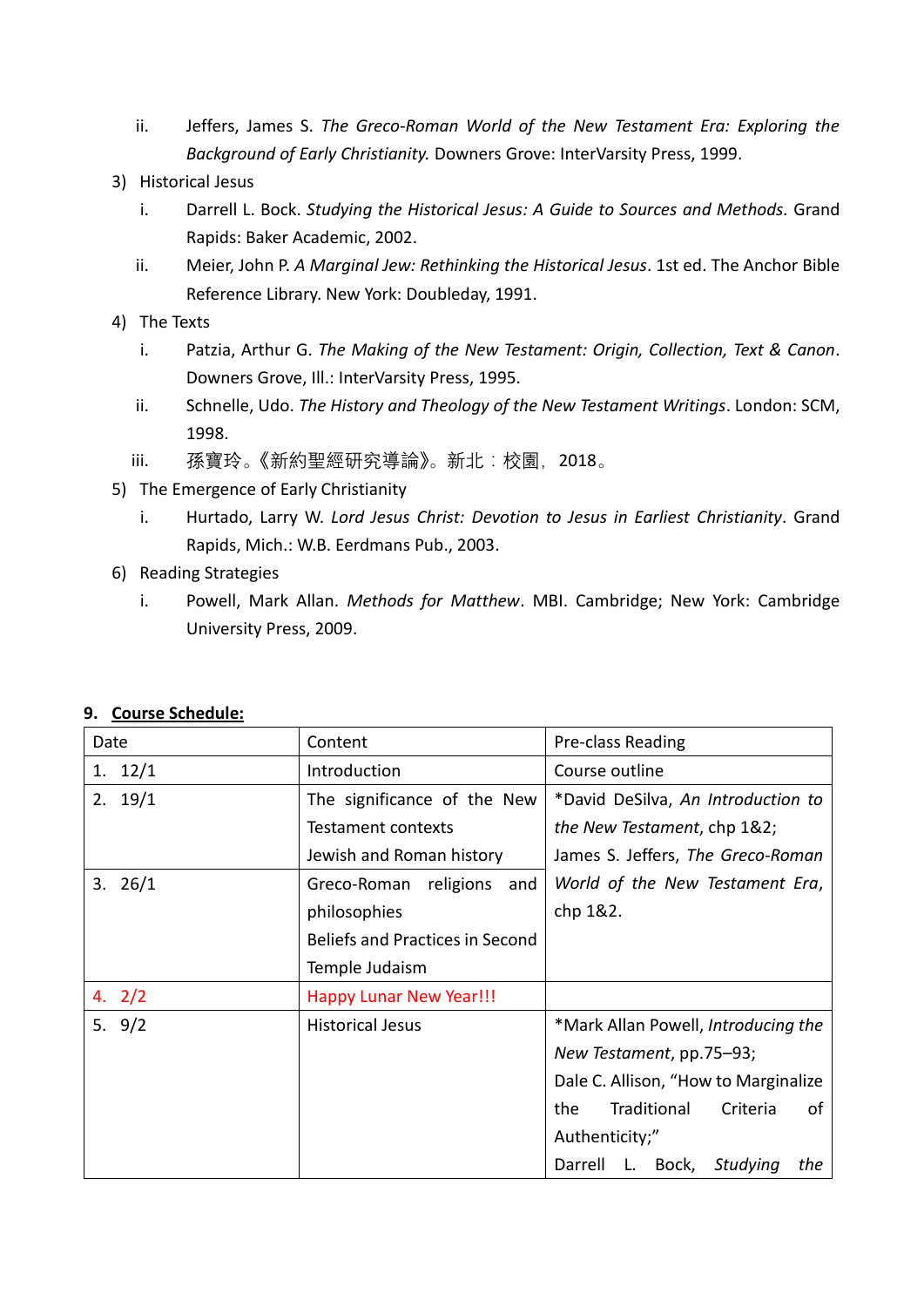|           |                                     | Historical Jesus, pp.43-78.          |
|-----------|-------------------------------------|--------------------------------------|
| 6. $16/2$ | The origins and transmission        | * David deSilva, chp 4.              |
|           | of the texts                        | Raymond Brown, Introduction          |
|           | The Gospels and the Acts (1)        | (full version), pp. 3-19             |
| 7.23/2    | The Gospels and the Acts (2)        | Gerd Theissen, chp 3, 6.             |
| 8.2/3     | The Pauline Letters (1)             | *David DeSilva, chp 11.              |
| 9.9/3     | The Pauline Letters (2)             | * Theissen, chp 5.                   |
| 10.16/3   | Catholic Letters, the Letter to     | *Theissen, chp 7.                    |
|           | Hebrews, and Revelation             | *Johnson, A very Short Introduction, |
|           |                                     | pp. 84-113.                          |
|           |                                     | David DeSilva, chp 19-24.            |
| 11.23/3   | The emergence of Christianity       | *Larry Hurtado, Lord Jesus Christ,   |
|           |                                     | pp. 1-26.                            |
| 12.30/3   | Paul and his assemblies             | *Larry Hurtado, pp.79-153            |
|           | Johannine communities               | Larry Hurtado, pp.349-426            |
|           | Gnosticism                          | Culpepper, R. Alan. The Gospel and   |
|           |                                     | Letters of John. Nashville: Abingdon |
|           |                                     | Press, 1998, pp. 43-63.              |
| 13.6/4    | <b>Reading Week</b>                 |                                      |
| 14.13/4   | <b>Biblical Criticisms</b>          | * Mark Allan Powell, Introduction,   |
|           | <b>Reading Perspectives</b>         | pp. 57-74                            |
|           |                                     | Raymond Brown, Introduction<br>∗     |
|           |                                     | (full version), pp. 20-47            |
| 15.20/4   | different<br>studies<br>for<br>Case | To be confirmed                      |
|           | <b>Strategies</b>                   |                                      |

### **10. Academic honesty and plagiarism:**

Attention is drawn to University policy and regulations on honesty in academic work, and to the disciplinary guidelines and procedures applicable to breaches of such policy and regulations. Details may be found at

http://www.cuhk.edu.hk/policy/academichonesty/.

**With each assignment, students will be required to submit a signed declaration** that they are aware of these policies, regulations, guidelines and procedures. For group projects, all students of the same group should be asked to sign the declaration.

For assignments in the form of a computer-generated document that is principally text-based